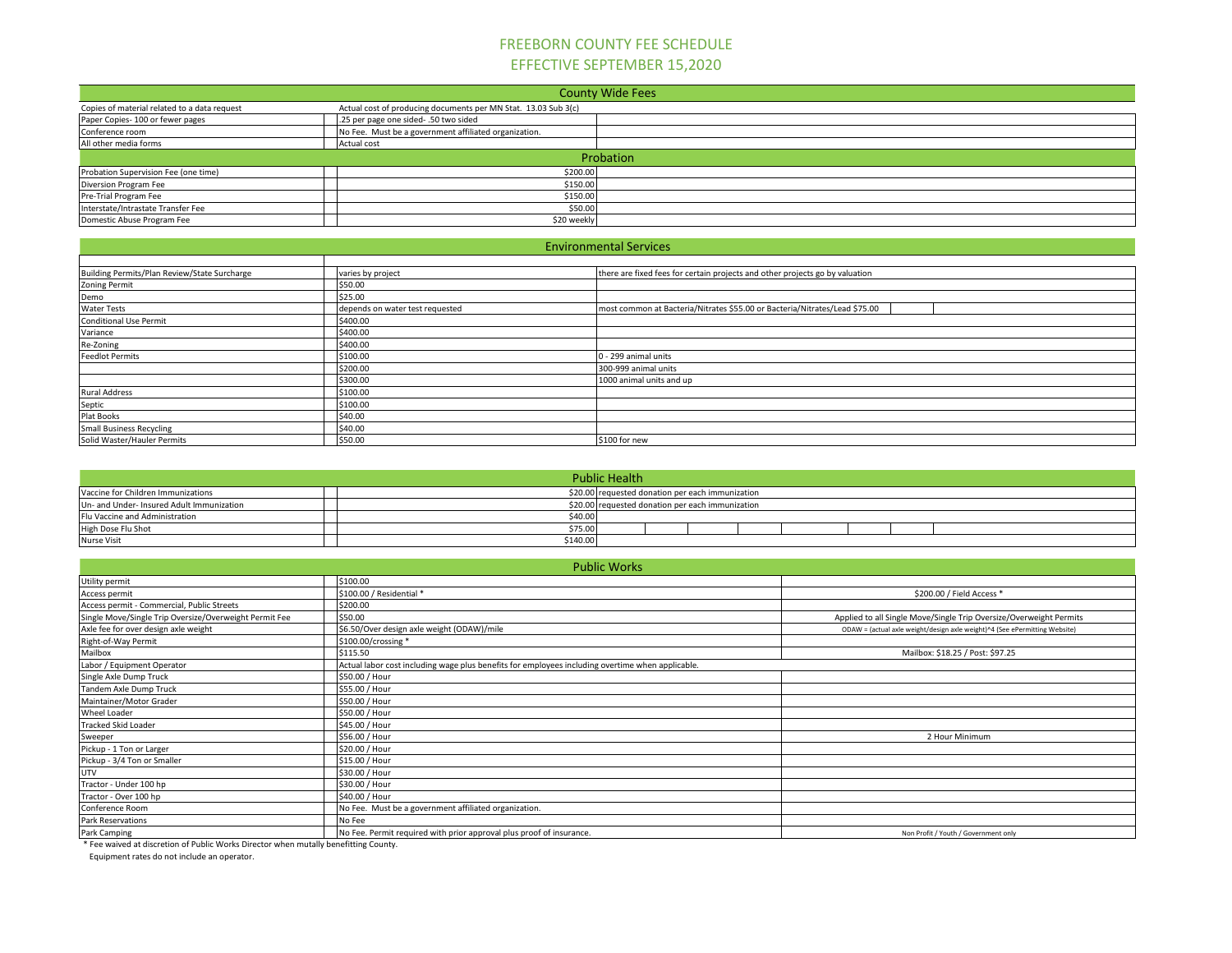## FREEBORN COUNTY FEE SCHEDULE EFFECTIVE SEPTEMBER 15,2020

|                                                              |                                                        | <b>Human Services</b>                                         |  |  |
|--------------------------------------------------------------|--------------------------------------------------------|---------------------------------------------------------------|--|--|
| Child Care Licensure (Initial)                               | \$100.00                                               |                                                               |  |  |
| Child Care Relicensure (every 2 years)                       | \$65.00                                                |                                                               |  |  |
| Detoxification Services / Fees                               | 100% of the cost as billed by provider                 |                                                               |  |  |
| Out of Home Placement Fee (children)                         | Sliding fee based on income and as allowed per Statute |                                                               |  |  |
|                                                              |                                                        |                                                               |  |  |
|                                                              |                                                        | <b>SHERIFFS OFFICE/JAIL</b>                                   |  |  |
| <b>Booking Fee</b>                                           | \$10 Per Day                                           |                                                               |  |  |
| Cup/Spork/Sandal Fee                                         | \$7 Per Day                                            |                                                               |  |  |
| <b>Huber Fee</b>                                             | \$30 Per Day                                           |                                                               |  |  |
| Out of County Huber Fee                                      | \$30 Per Day                                           |                                                               |  |  |
| Weekend Fee                                                  | \$60.00                                                |                                                               |  |  |
| PBT Fee                                                      | \$5 per test                                           |                                                               |  |  |
| Permit to carry a firearm                                    | \$100 new permit, \$75 for renewel                     | Discounts may apply to Military and Law Enforcement personnel |  |  |
|                                                              |                                                        | <b>CIVIL PROCESS FEES</b>                                     |  |  |
| Service of summons, writs, subpoenas, or any process         | \$100.00                                               |                                                               |  |  |
| Making a diligent search and inquiry and returning summons   |                                                        |                                                               |  |  |
| when defendant cannot be found                               | \$100.00                                               |                                                               |  |  |
| Returning executions unsatisfied when no money is collected  | \$100.00                                               |                                                               |  |  |
| Posting three (3) notices                                    | \$100.00                                               |                                                               |  |  |
| Conducting Mortgage Foreclosure/Execution Sales              | \$100.00                                               |                                                               |  |  |
| Securing & safely keeping property in Replevin or attachment |                                                        |                                                               |  |  |
| or on execution, per hour, per deputy                        | \$100.00                                               |                                                               |  |  |

| <b>RECORDS FEES</b>       |         |  |  |  |
|---------------------------|---------|--|--|--|
| reports- per page         | \$0.25  |  |  |  |
| Crash report              | \$3.00  |  |  |  |
| <b>Photo Prints</b>       | \$1.00  |  |  |  |
| <b>Scanned Photes</b>     | \$1.00  |  |  |  |
| vidoe/audio recording     | \$8.00  |  |  |  |
| Backgound- criminal local | \$10.00 |  |  |  |

Service of Eviction Notice/Writ of Restitution per hour,

Service of Order for Protection/Harassment Restraining

Commission of execution after levy

per Deputy \$100.00

Order No Charge No Charge No Charge No Charge No Charge No Charge No Charge No Charge No Charge No Charge No Charge No Charge No Charge No Charge No Charge No Charge No Charge No Charge No Charge No Charge No Charge No Cha Redemption from Forclosure \$250.000 Space \$250.000 Space \$250.000 Space \$250.000 Space \$250.000 Space \$250.000 Space \$250.000 Space \$250.000 Space \$250.000 Space \$250.000 Space \$250.000 Space \$250.000 Space \$250.000 Space

|                                                    |                     | <b>RECORDERS FEES</b> |  |  |
|----------------------------------------------------|---------------------|-----------------------|--|--|
| Fax/e-mail of Record                               | \$10 plus copy fee  |                       |  |  |
| Copies/Images of Record                            | \$1/page            |                       |  |  |
| Copes/Images of Recorded Mailed                    | \$1/page (\$2 min)  |                       |  |  |
| Copies Reduced Plats/RLS/Half Sections/Parcel Maps | \$3                 |                       |  |  |
| Uncertified Copies of Certificate of Title         | \$1/page (\$10 max) |                       |  |  |
| Document Deposit (600.23)                          | \$150/document/year |                       |  |  |
| Security Deposit (386.78)                          | \$100 minimum       |                       |  |  |
|                                                    |                     |                       |  |  |
| <b>Landshark Fees</b>                              |                     |                       |  |  |
| Credit Card Convience fee                          | \$5 per transaction |                       |  |  |
| Set-up Fee                                         | \$50                |                       |  |  |
| Monthly Fee                                        | \$50                |                       |  |  |
| Document Image                                     | \$2                 |                       |  |  |
| <b>Torrens Certificate</b>                         | \$2                 |                       |  |  |
| <b>Ordination Recording</b>                        | \$50                |                       |  |  |
| <b>AUDITOR-TREASURER</b>                           |                     |                       |  |  |
| <b>Auctioneer License</b>                          | \$20.00             |                       |  |  |
| Auditor's Affidavit - Title 45                     | \$50.00/hr          |                       |  |  |
| Auditor's Certificate                              | \$200.00            |                       |  |  |
| Beer (3.2%) Off-Sale License                       | \$75.00             |                       |  |  |
| Beer (3.2%) On-Sale License                        | \$100.00            |                       |  |  |
| Beer (3.2%) on/Off Sale License                    | \$150.00            |                       |  |  |